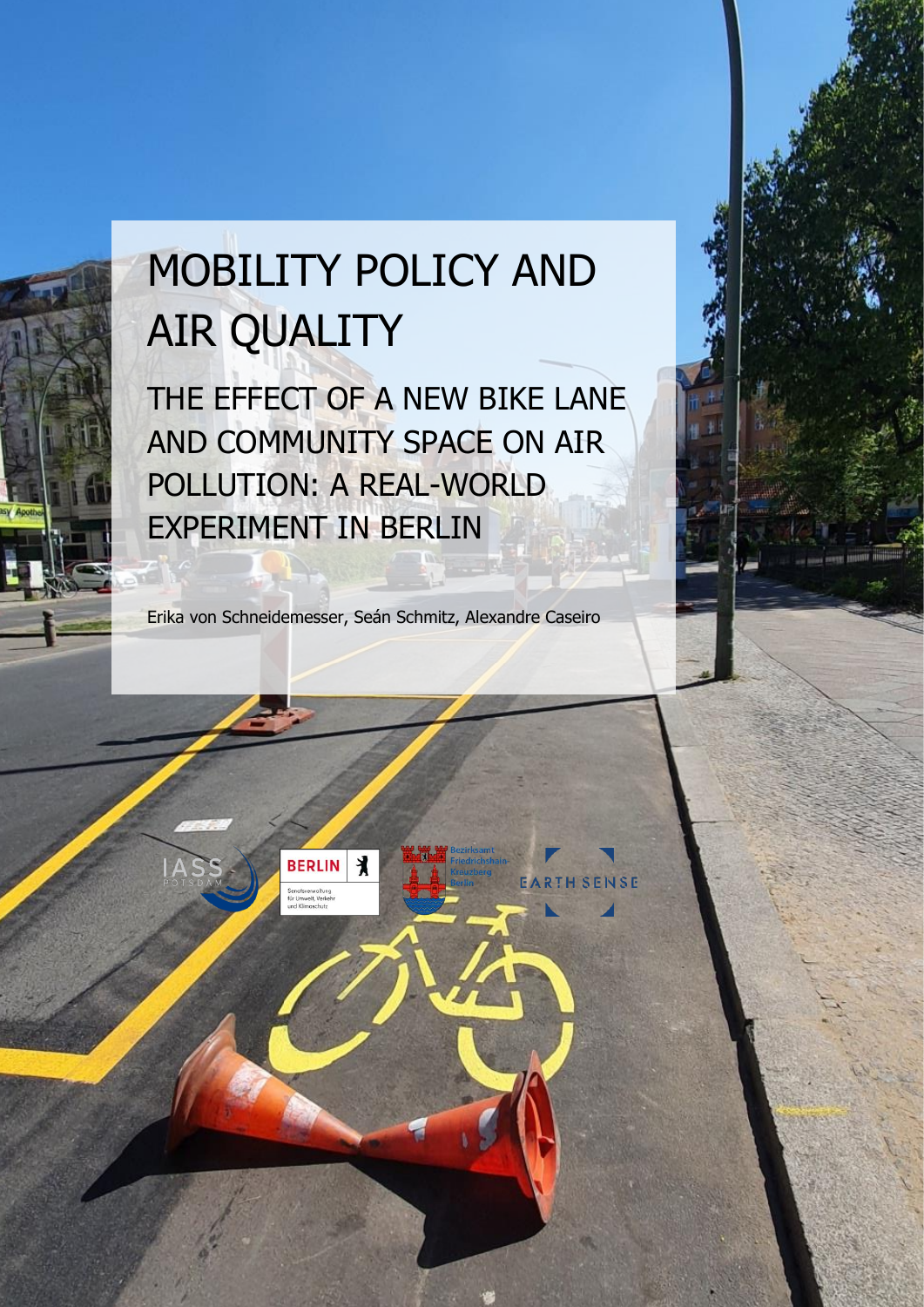## **INTRODUCTION**

Air pollution exposure in urban areas is a threat to human health. One of the largest sources of air pollution in urban areas is vehicles. This is particularly true for nitrogen dioxide  $(NO<sub>2</sub>)$  and underlines the need for a shift away from motorized individual transport toward healthy, sustainable transport. The paradigm shift the Verkehrswende or Mobilitätswende (Traffic Transition or Mobility Transition) as it has come to be called, has enjoyed broad support from citizens and decisionmakers alike for decades, yet remains largely unrealized. Berlin was the first city to pass a *Mobilitätsgesetz* (Mobility Act). This law has many provisions to expand infrastructure for sustainable transport, such as supporting more cycling infrastructure, prioritizing cycling, walking,

and public transit, and overall a more liveable, accessible city.

To understand the effect of mobility policy on air quality, real-world experiments provide an opportunity to quantitatively assess the effect of such infrastructure changes on air quality. Here we found that the implementation of a bike lane reduced the concentrations of nitrogen dioxide that cyclists are exposed to. Furthermore, the small-scale repurposing of street space through a temporary Spielstrasse (community space) which closed a section of a street to vehicles to open the space for the community, also reduced air pollution during the occurrence of the community space. Such quantitative assessments of urban mobility policies can provide valuable information for policy decisions.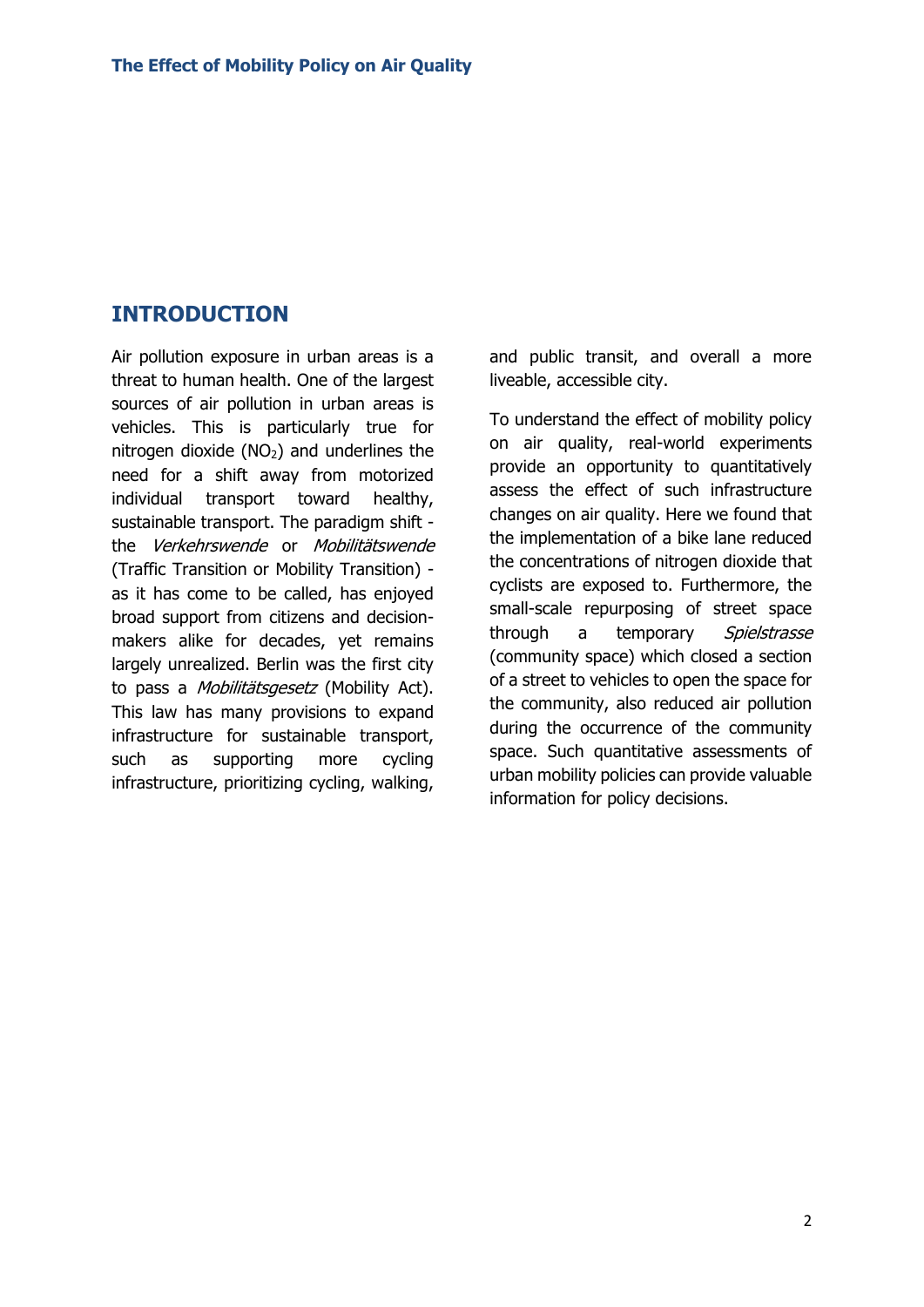## **AIR POLLUTION EXPOSURE WHILE CYCLING**

The implementation of the bike lane reduced the exposure of cyclists to air pollution (NO<sub>2</sub>) when cycling on Kottbusser Damm by 8.7  $\pm$  5 µg m<sup>-3</sup> or 22 % (see Figure 1).

The change in  $NO<sub>2</sub>$  concentrations that cyclists are exposed to in the presence of a protected bike lane compared to riding on the street with no cycling infrastructure was assessed using mobile measurements. An air quality sensor was installed on the

handlebars of a bicycle and a prescribed route (see Figure 3) was cycled numerous times before and after the implementation of the bike lane.

Overall,  $NO<sub>2</sub>$  concentrations decreased by 10  $\mu$ q m<sup>-3</sup> during the measurement period. The analysis of the normalized values<sup>1</sup> showed that 8.7  $\mu$ g m<sup>-3</sup> of this can be attributed to the installation of the bike lane.



**Figure 1.** The change in indicative<sup>1</sup> NO<sub>2</sub> concentration that cyclists were exposed to before and after the implementation of the bike lane.

<sup>&</sup>lt;sup>1</sup> See Analysis Notes on p. 7.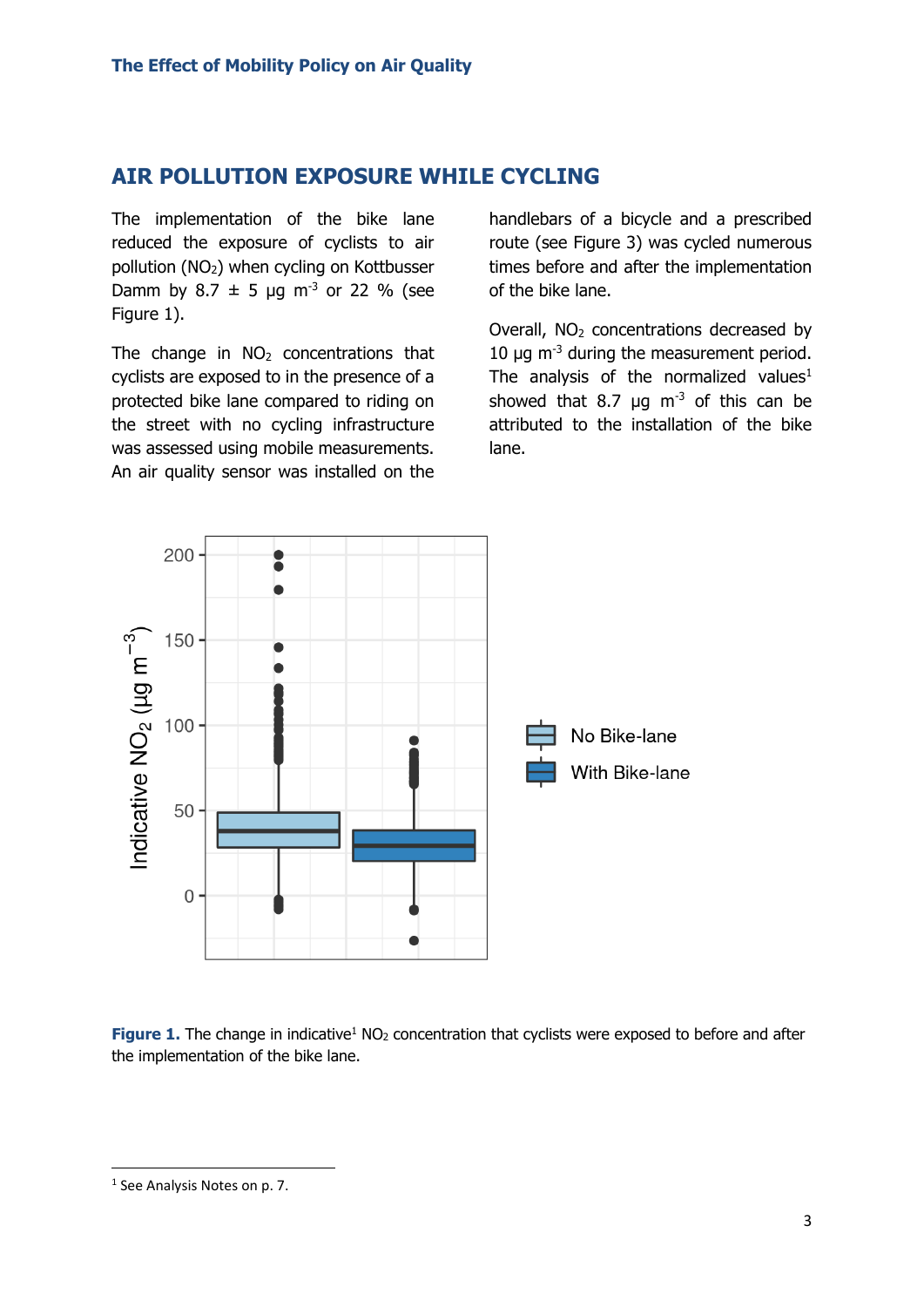# **AIR POLLUTION AND A COMMUNITY SPACE**

During the periods when Böckhstrasse was temporarily converted into a community space, the concentration of  $NO<sub>2</sub>$  was reduced by 10  $\mu$ g m<sup>-3</sup> compared to the periods when vehicles were allowed on the street. However, our analysis<sup>2</sup> indicates that only 3.7  $\mu$ g m<sup>-3</sup> or 16% of this can be attributed to the implementation of the community space (see Figure 2).

To quantitatively estimate the effect of closing the street to vehicle traffic for the community space, an air quality sensor was

installed on the  $1<sup>st</sup>$  floor façade of Lemgo Elementary School, in the area where the community space occurs (see Figure 3). Measurements were made throughout 2020, in months with and without the implementation of the community space (i.e., closure to vehicular traffic). The changes were measured by comparing the concentrations during the implementation of the community space (Wednesday, 14:00-18:00) with the concentrations on Wednesdays where no street closure occurred.



**Figure 2.** The change in indicative<sup>2</sup> NO<sub>2</sub> concentrations during the occurrence of the community space compared to the same day and time without the occurrence of the community space.

<sup>&</sup>lt;sup>2</sup> See Analysis Notes, p.7.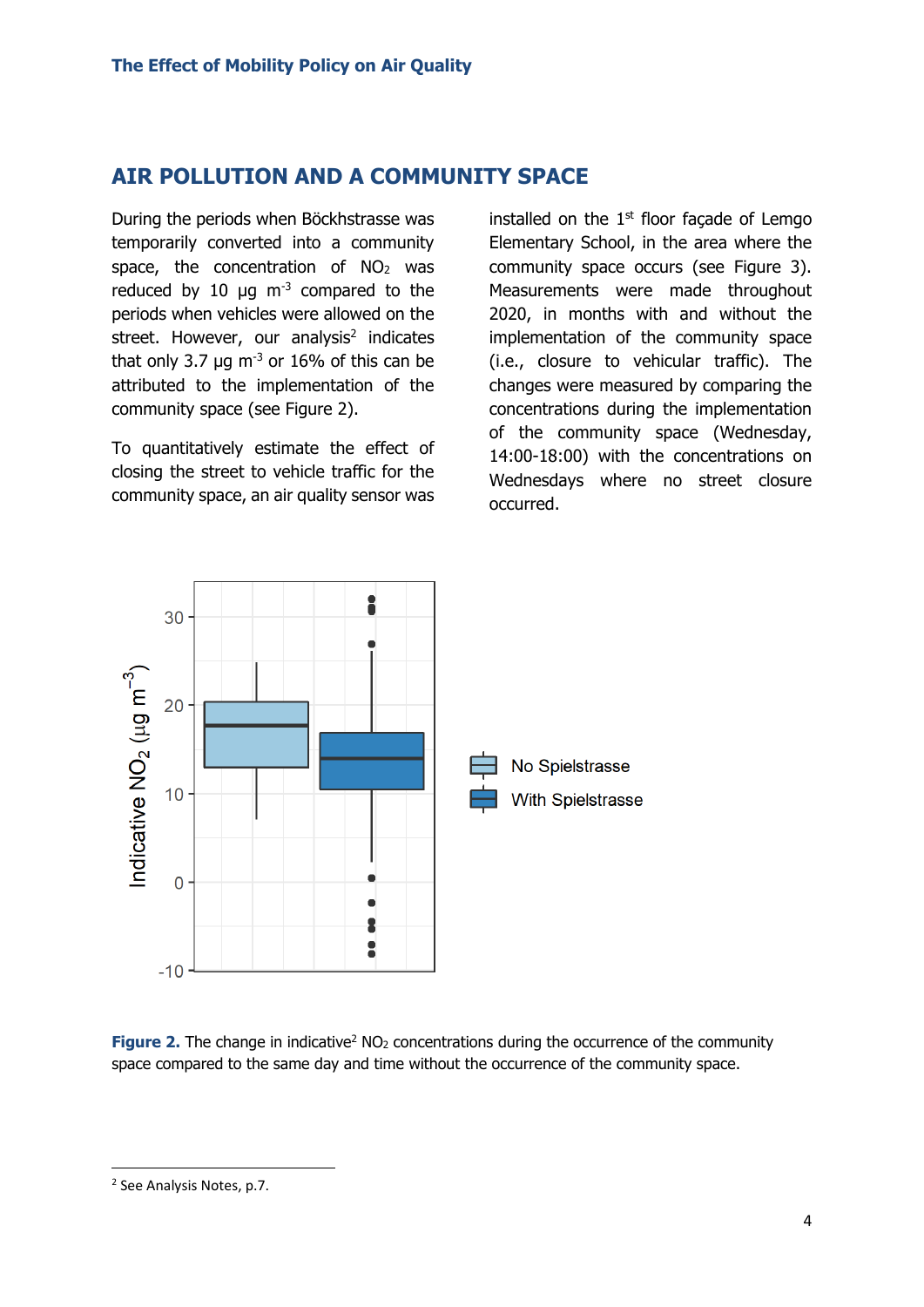### **AIR QUALITY ON KOTTBUSSER DAMM**

It was not possible to discern any effect of the community space or the implementation of the bike lane on the  $NO<sub>2</sub>$ air pollution concentrations on Kottbusser Damm overall.

Air quality sensors were installed in five locations on Kottbusser Damm (see Figure 3), both to accompany the mobile

measurements and to assess any potential larger scale changes in air quality on Kottbusser Damm owing to the infrastructure changes. Due to the broad range of factors influencing air quality on the street overall, no statistically significant effect could be determined and attributed to the implementation of the bike lane.

## **BACKGROUND**

Air quality measurements were started in early February 2020 on Kottbusser Damm and Böckhstrasse in Berlin. The original intention was to perform before and after measurements associated with the reallocation of street-space that would introduce a bike lane onto Kottbusser Damm. Furthermore, the measurements on Böckhstrasse were intended to assess the effect of the community space on air quality. The location of the air quality measurement sensors is shown in Figure 3. In addition to the stationary measurements, mobile measurements by bicycle were carried out to investigate the effect of the bike lane implementation on the concentration of air pollution cyclists are exposed to (Figure 3).

Owing to the COVID-19 Pandemic, the intended plans were not able to be carried out as designed but were adjusted to accommodate the changes. The bike lane

was implemented as a pop-up bike lane on April 22 and 23, rather than later in the summer, as was originally planned. The implementation of the community space did not change and from April 1 through September 30, the Böckhstrasse was transformed into a temporary, open community space for adults and children in the neighborhood between 14:00 and 18:00 on Wednesdays and closed to vehicle traffic.

The air quality sensors used were EarthSense Zephyrs. The analysis here focuses on the air pollutant nitrogen dioxide  $(NO<sub>2</sub>)$ , as its source in urban areas is dominated by vehicle traffic and the changes would have the largest impact on traffic patterns.

Air quality measurements were concluded in October 2020.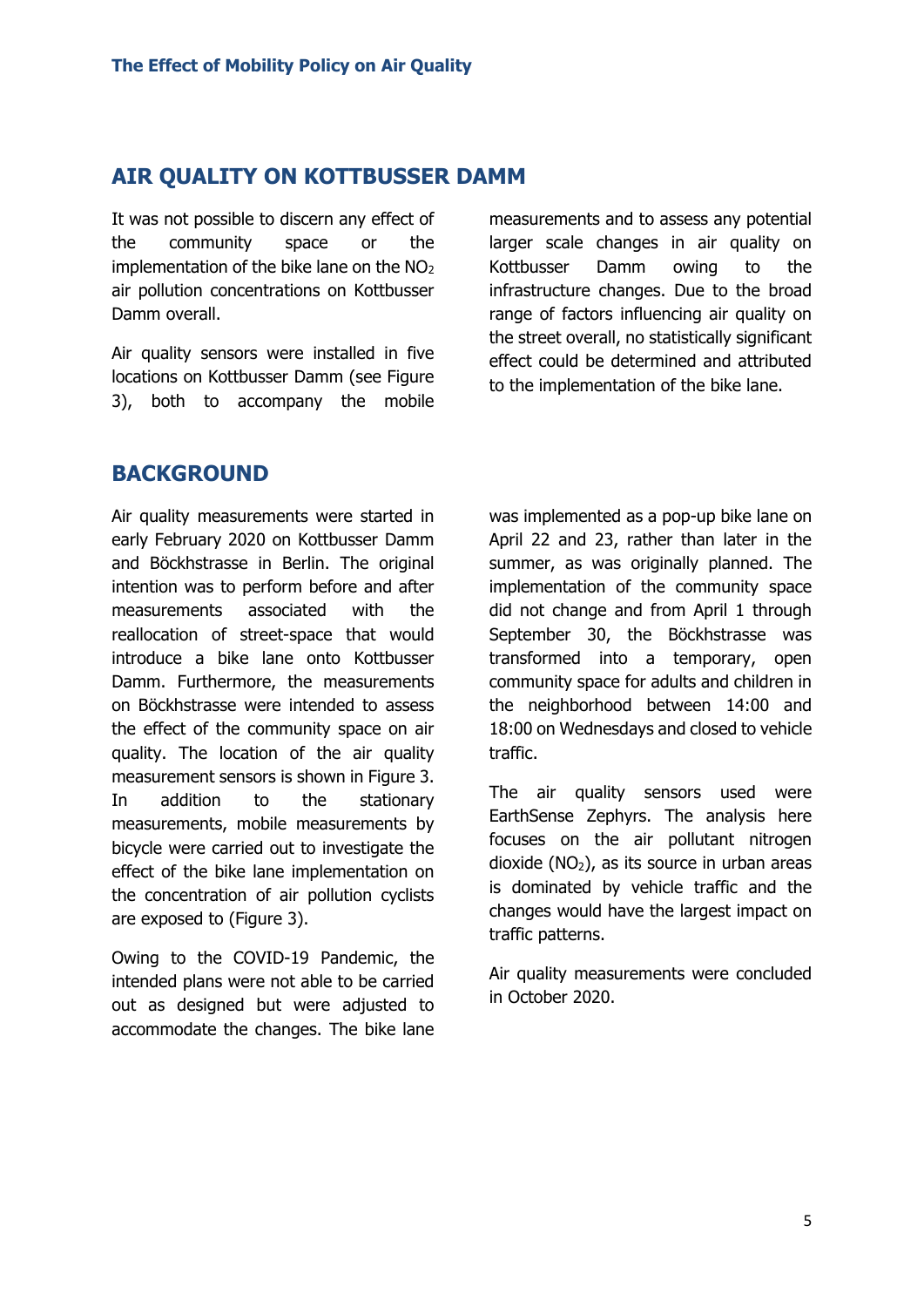

**Figure 3.** Air quality measurements on and around Kottbusser Damm. The stationary air quality sensors (blue squares) were mounted on lampposts or building facades. Sensor z13 was located on the 1<sup>st</sup> floor façade of the Lemgo primary school.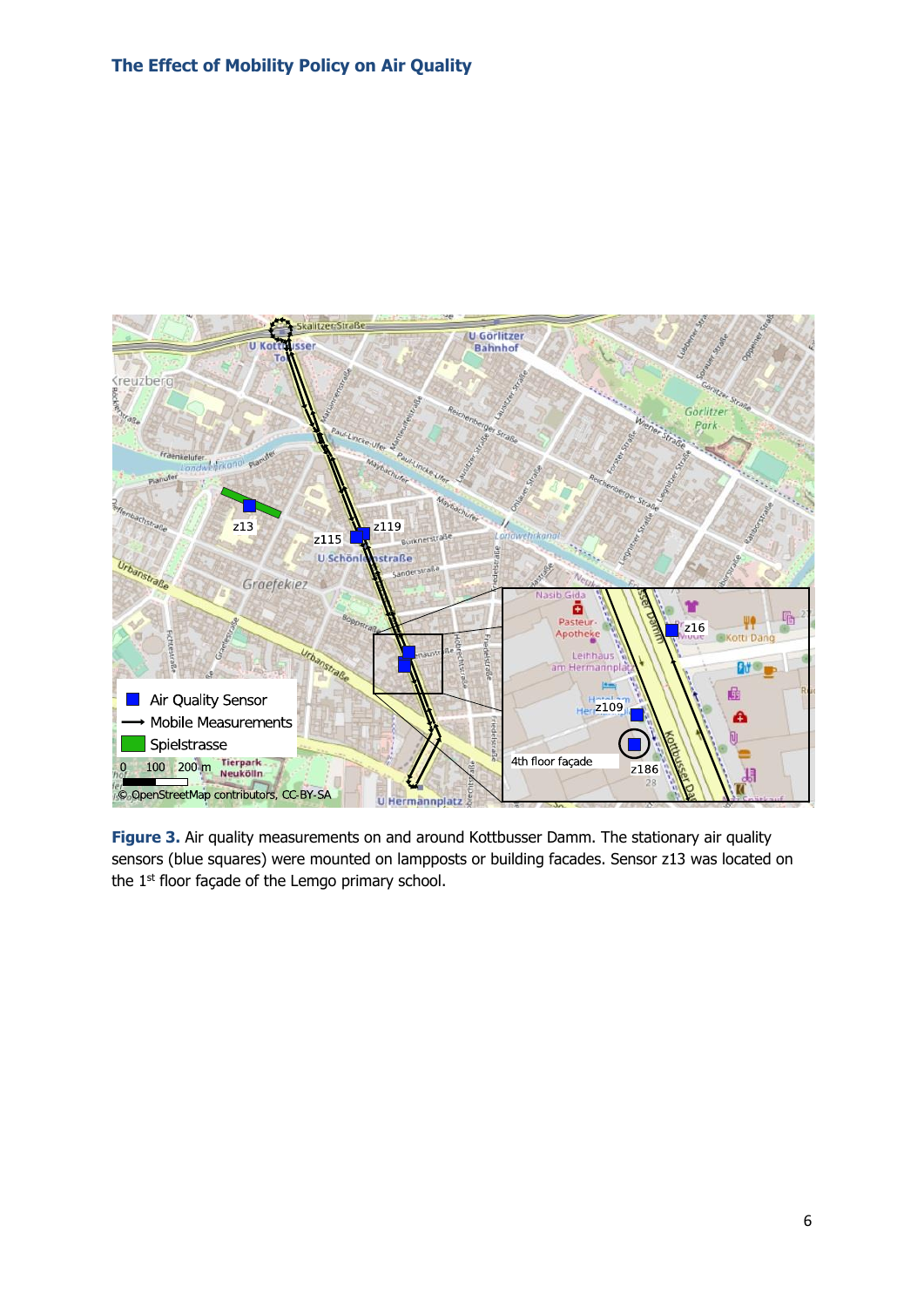## **ANALYSIS NOTES**

To account for changes in emissions, especially in the case of COVID-19 lockdown policies which in some cases drastically changed vehicle traffic patterns, and meteorology, which has a substantial impact on air quality, all mobile measurement values were normalized to the Kottbusser Damm stationary measurements. For the evaluation of the stationary measurements, these values were normalized to an average of urban background concentrations from four urban background monitoring stations maintained by the city of Berlin. This normalization is a method through which measurements made at different times and under different conditions can be compared. To clearly communicate what the observed changes were, the normalized values were adjusted using the median of the hourly mean  $NO<sub>2</sub>$  values over the entire time period analysed to present an indicative concentration that reflects real-world concentration levels.

The differences in concentrations between the absence and presence of the bike lane and absence and presence of the community space were tested for statistical significance using the Wilcoxon-Mann-Whitney U-Test. In both cases the differences were statistically significant.

It should be noted that in the case of the bike lane measurements, the measured difference on Kottbusser Damm was also observed along the short Kottbusser Tor and Hermannplatz sections of the route, where there was no cycling infrastructure change. It is unclear why this difference exists there as well.

Additionally, mobile measurements that were conducted simultaneously on the side streets were analysed and the change observed on Kottbusser Damm did not exist there. In that sense, the change on Kottbusser Damm is real, the methods used are sound, and from the available data, the change in air pollution exposure was attributed to the bike lane. There are a number of possibilities that could explain the similar change on the short sections where there was no infrastructure change, including but not limited to, circumstances separate or connected to the implementation of the bike lane that influenced the concentrations at Kottbusser Tor and Hermannplatz, residual effects related to response time of the sensors under mobile conditions. This is under further investigation.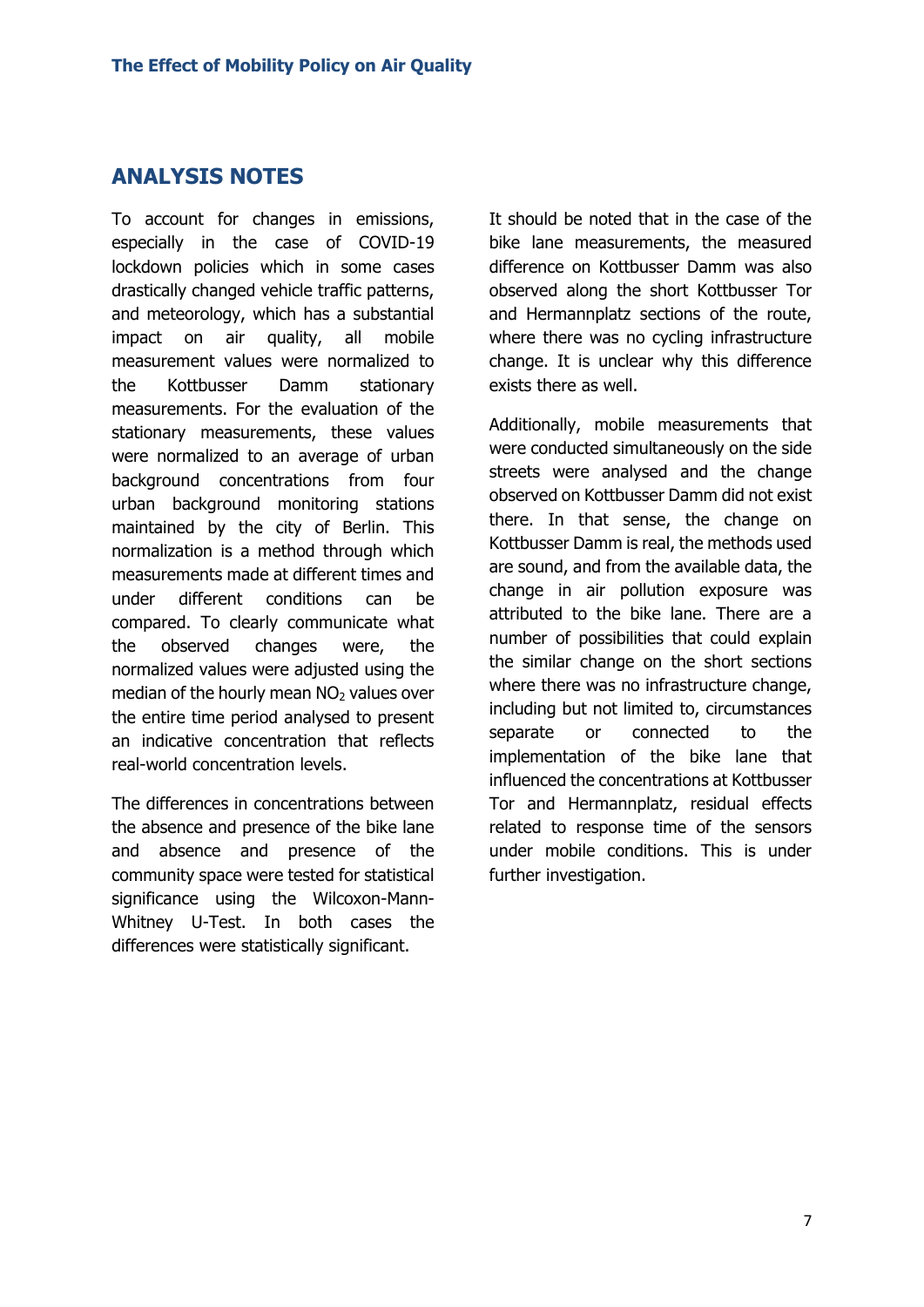# **SUMMARY**

A real-world experiment was carried out to quantitatively assess the changes in air quality owing to the implementation of a bike lane on Kottbusser Damm, as well as the temporary, recurring community space on Böckhstrasse in Berlin.

- The measured reduction of the mean  $NO<sub>2</sub>$  concentration to which cyclists were exposed on Kottbusser Damm was 10  $\mu$ g m<sup>-3</sup>, of which 8.7  $\mu$ g m<sup>-3</sup> could be attributed to the establishment of the bicycle lane.
- The measured reduction of the mean  $NO<sub>2</sub>$  concentration in Böckhstrasse was 10  $\mu$ g m<sup>-3</sup>, of which 3.7  $\mu$ g m<sup>-3</sup> could be attributed to the community space.
- An influence on the  $NO<sub>2</sub>$  pollution at Kottbusser Damm as a whole owing to the community space or the installation of the bike lane could not be determined.

The annual limit value for  $NO<sub>2</sub>$  concentrations is 40  $\mu$ g m<sup>-3</sup>. Health studies often use urban background stations as indicators of population exposure, while EU directives require that air quality be measured at locations where the highest concentrations are expected to occur - which includes major roads. Although mobile measurements are more representative of traffic locations due to their proximity to traffic emissions, the reductions observed during the real-world experiment have strong health relevance. More such measurements are needed to understand the real-world effects of mobility measures on air quality and the representativeness of such results.